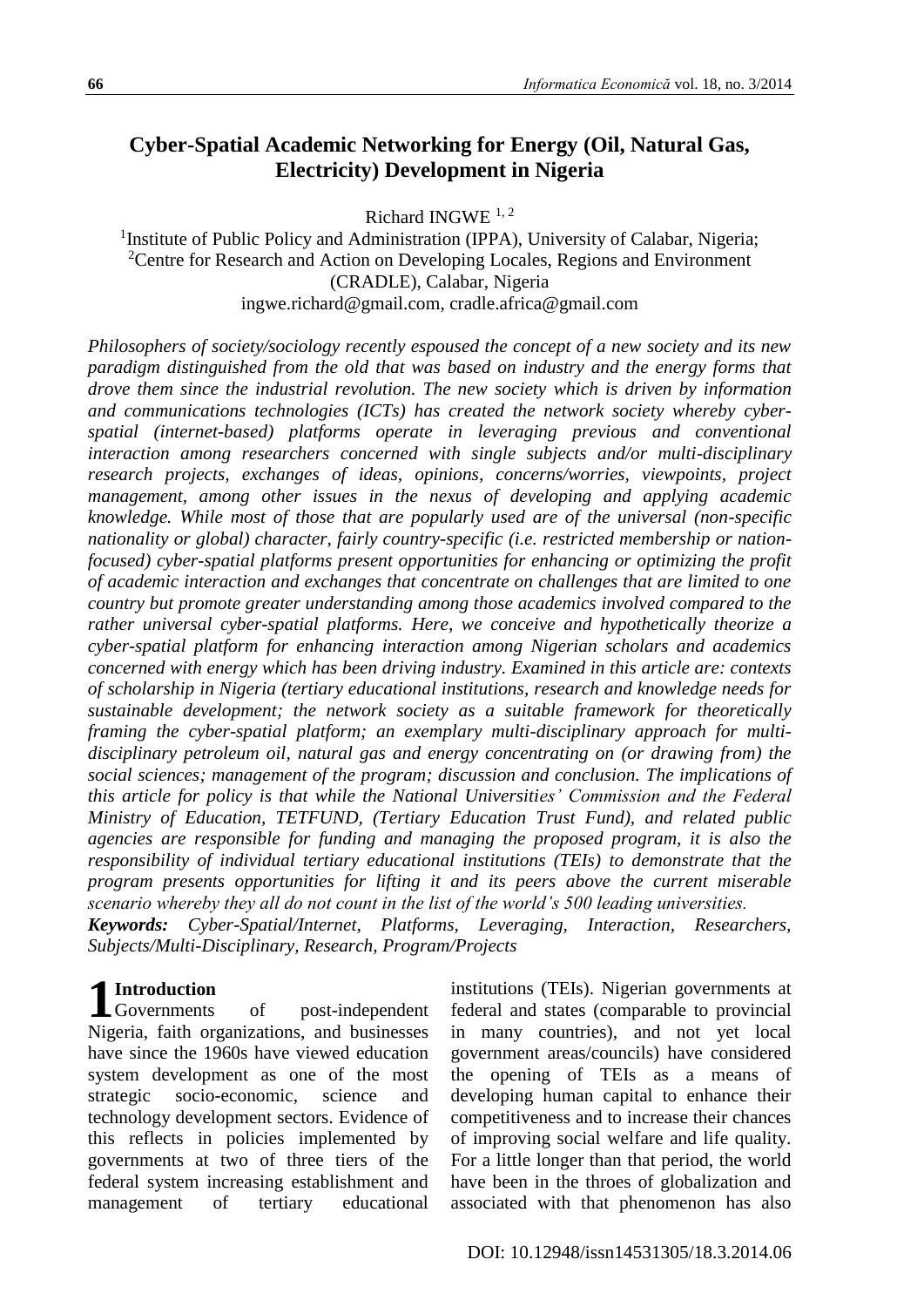been behavioral changes of a wide range of communities including entrepreneurs, academics and professionals affiliated to the TEIs regarding their rising adoption and use of information and communication technologies (ICTs) constitute the focal points of this article. The latter change concerned increasing adoption of ICTs in strengthening their networking for achieving their academic and professional goals. Some of the foregoing changes involve taking academics and professionalism memberships in ICTs-enabled platforms for specific disciplines or combinations of subjects e.g. Zotero (for specialists in the humanities), Mendeley (1.6 million users as at 2012, LinkedIn (professional networking), among others [19].

Recent reports about Nigeria's tertiary educational institutions (TEIs) have been concentrated on the need for producing human capital required for facilitating economic growth and socio-economic development in the country that has for too long been hailed as possessing potentials for becoming the "giant" of Africa and one of the leading economies of the world. In this regard, the need for examining and understanding the geographic distribution of the TEIs in Nigeria's six geo-political zones has been justified, undertaken and reported ([14]). Previously, the extent to which Nigeria's federal government facilitation of (in terms of shares) of web-based educational resources to secondary schools in the country's 36 states and Federal Capital Territory, FCT, was also explored ([15]) was also explored. The latter study highlighted the benefits that the internet as a component of the wider packages of facilities generically described as information and communications technologies (ICTs) as the justification for examining the way the government was considering (or otherwise) the principles of equity in offering such assistance to its various sub-national regional entities namely federal states.

#### *1.1. Inequality, social order and development in Nigeria*

Equity issues are important everywhere i.e. in every country appreciative of the way the principles of justice and fairness facilitates the creation of peace, order, harmonious coexistence of multiple cultural groups (societies) under one state (or nation that evolves from a sovereign state). It was pointed out that equity is more crucial in Nigeria because its gross inadequacy was responsible for the 30-month-long war waged by the secessionist and defunct Republic of Biafra in protest against what they declared as an unjust Federal Republic of Nigeria barely four years after the declaration of the latter in 1963 ([15]; [18]). The challenges – also described as Nigeria's "national question" associated with conflicts among the multiplicity (about 350 or more) of cultural groups (ethnic nationalities) or civil societies forming Nigeria's federation are complex, complicated and frequently viewed as intractable by most analysts and observers ([9];[22]). Those challenges have received profuse attention by scholars concerned with the social sciences (sociology, political science, human geography, among others. The concentration on those socio-political and economic challenges has led to the current ignorance of the spectacular advances achieved in other areas such as human capital development technologies including the ICTs mentioned elsewhere in this paper.

Being the leading economy, most populous and one of the largest i.e. in geographic size as well as supplier of human capital to most countries in Africa and beyond makes the examination of cyber-spatial interaction by academics in oil, natural gas and energy in Nigeria urgent and imperative.

#### *1.2. Emerging academic programs concentrating on energy and economic growth challenges in Nigeria*

Participant observation and interviews revealed that a vital dynamic in Nigeria's TEI landscape is being expressed in the recent increase in graduate programs offering degrees and diplomas in energy generically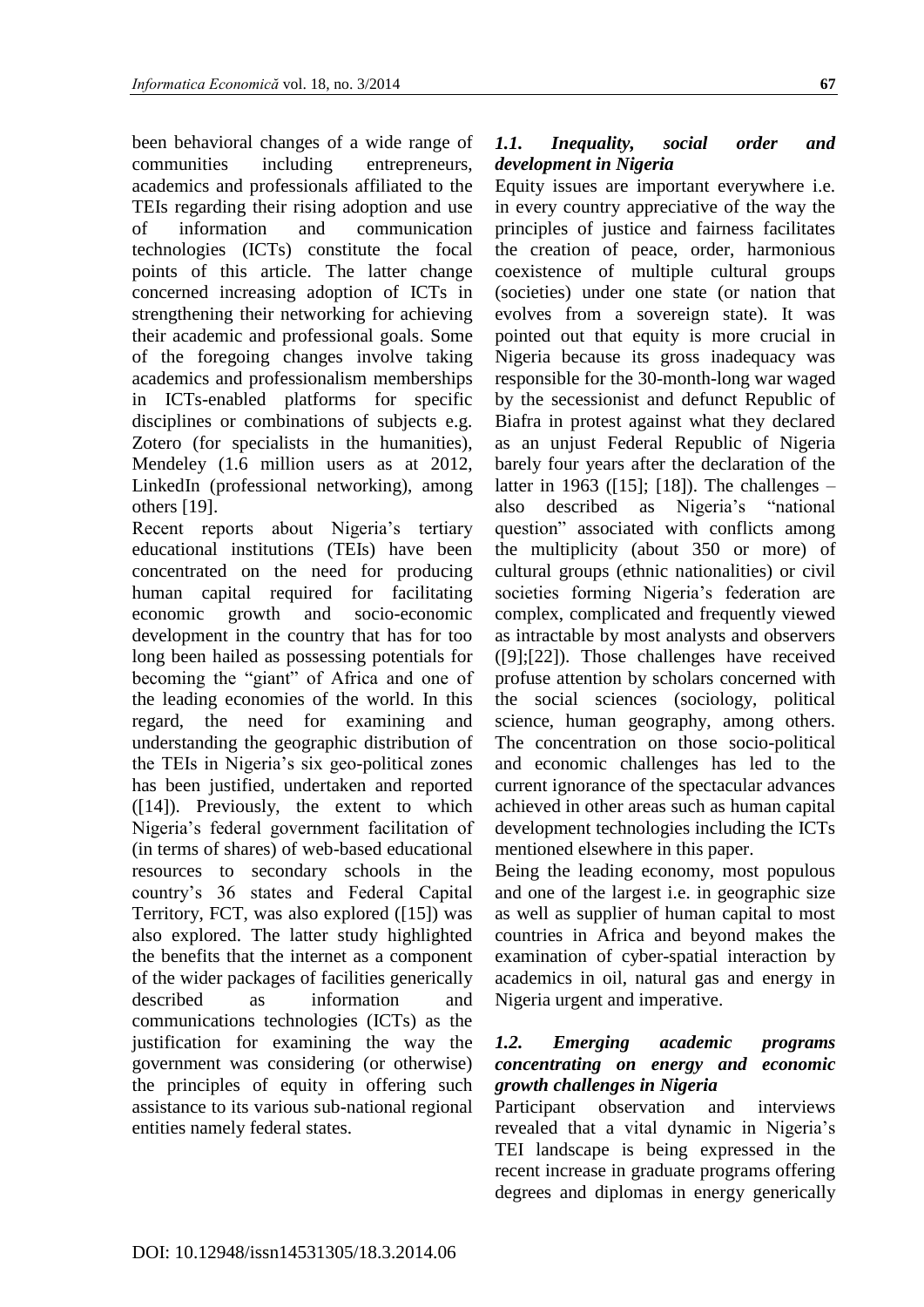i.e. including all sorts of energy resources. The latter would include fossil fuels both conventional and/or unconventional fossil fuels and/or geologically-mined forms that incorporate nuclear fuels to renewable energies, energy efficiency systems/technologies. Some of such programs include: Emerald Energy Institute (EEI) for Petroleum Economics, Policy and Strategic Studies University of Port Harcourt; energy and petroleum economics, professional Masters course in (Delta State University, Abraka) -both in the in the oilrich Niger Delta region; and the postgraduate course in energy economics, law and environmental studies in the University of Ibadan ([26]), south-west, among others that are presently unknown to us. These new programs pose implications for academic research, knowledge production and professionalism in energy. The postgraduates being (expected to be) produced from the foregoing programs are creating a pool of human capital constituting what we could describe as one generic community of energy specialists or subsets of more distinct communities of that area. As would be shortly demonstrated here, Manuel Castells theoretically and conceptually identified and commented upon such communities in his espousal of networking as a new or recent phenomenon in society.

## *1.3. Energy (oil, natural gas and electricity) issues*

Challenges hampering the development of Nigeria's energy resources are being increasingly documented. For example, Richard Ingwe collaborated with colleagues  $(14)$  to recently identify some of the following issues. Owing the multiplicity of challenges facing Nigeria's energy sector, only a few of the many can be mentioned here. Despite abundant deposits of various energy sources, majority of Nigeria's population (projected at nearly 170 million) groan under the pains of inadequate clean energy products/services. Key problems regarding fossil fuels (petroleum oil, natural gas, Bitumen, etc.) deposits include

government's care-free attitude towards exploration aimed at discovering and increasing available reserves of oil and gas, indifference to the Bitumen resources while importing same from Iran for road construction, among other uses. Scandalous corruption and mediocrity in economic management have dented Nigeria's energy sector records since the 1960s when the country gained political independence (1960). For nearly 30 years or thereabout, successive government regimes that have been dominated by dictators neither developed new oil refineries nor maintained the existing ones. This scenario was contrived criminally to facilitate perpetration of corruption in form of the scandalous oil subsidy. In 2012 alone, the media reported "The great \$6.8 (billion) oil scandal", ([25]). With a population of nearly 170 million people –only less than 50 per cent of whose mostly urbanites are connected to a rather poorly performing power grid, Nigerians is regarded as recipients of some of the lowest per capita electricity shares worldwide. Despite her endowment with very large and by and large poorly explored natural gas deposits (???), this resource being increasingly acclaimed for its distinctive potentials and operational contributions to socio-economic development in many countries of the world is yet to be developed for supplying energy for cooking and heating in Nigeria's numerous households ([14]).

### *1.4. Objectives and organization*

The general objective of this article is to propose a cyber-spatial framework for facilitating scholarship in social scientific analyses of energy in Africa's most populous and largest economy (Nigeria). In the rest of this article, specific objectives i.e. aspects of the latter general objective this study shall be examined and organized in sections. After the introduction, we briefly examine the contexts of scholarship specifically the nature or size of TEIs in Nigeria (tertiary educational institutions, research and knowledge needs for sustainable development of the country's energy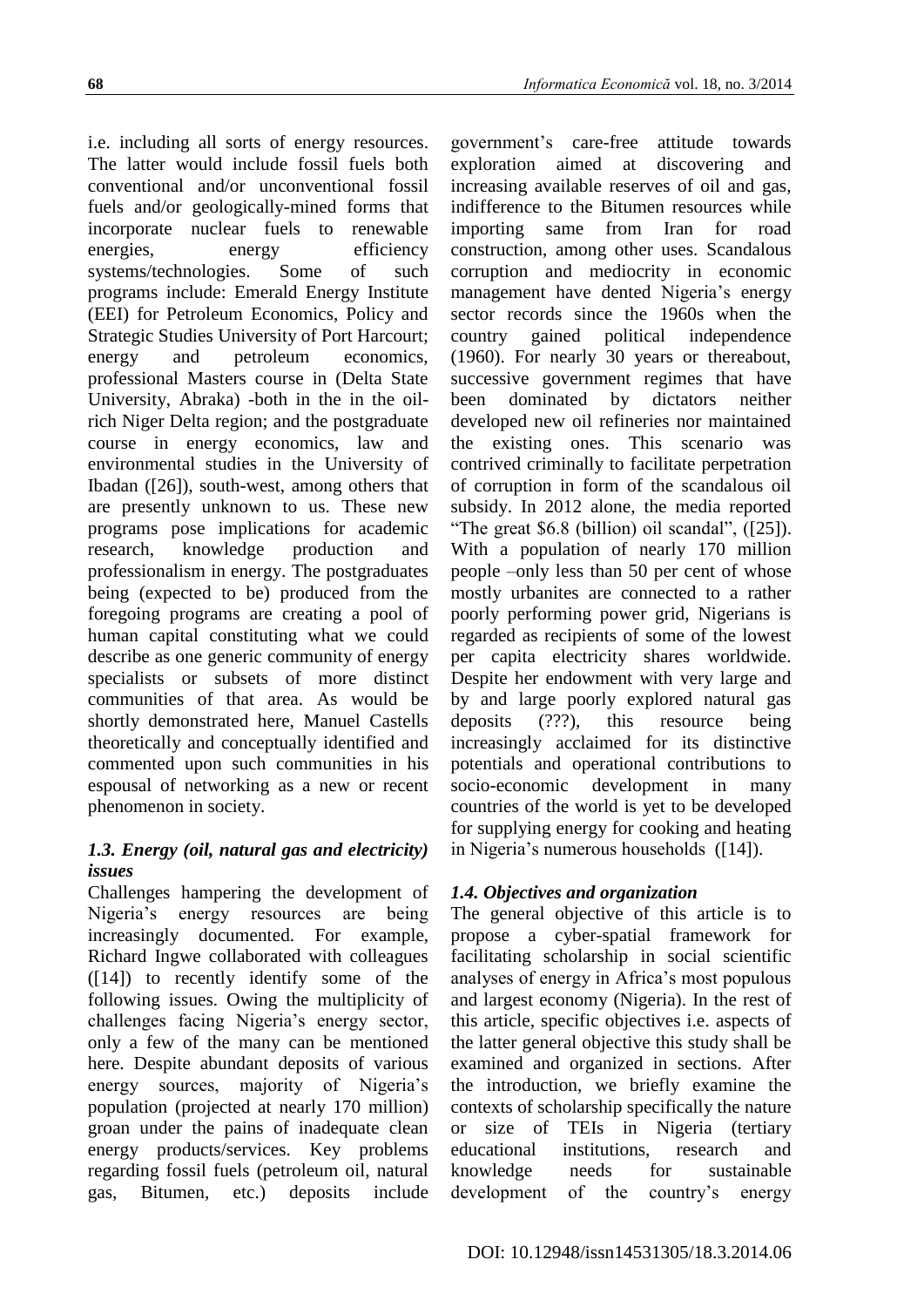resources. Then we develop a suitable framework for theoretically framing the cyber-spatial platform for energy resources management for Nigeria. In doing so, we resort to Manuel Castells' proposition on the network society as deserving reconstruction for elucidating on the need for assembling academics into a network dedicated to energy research in Nigeria. We follow on by

proposing an exemplary multi-disciplinary social sciences approach to petroleum oil and natural gas (concentration of the wider energy resources that require drawing upon the networking methods approach. We follow on by discussing the topic and concluding by summarizing the main points and stating the implications of this article for policy.



**Fig. 1.** Nigeria's 36 states and Federal Capital Territory projected from Africa [30], [31]

**2 Specialized cyber-spatial platforms (ICTs) promoting interaction among scholars and academic research/knowledge dissemination**  More recently, earlier ICTs (comprising internet or networked computers, hypertexts, among other components) have been reconstructed or transformed into increasingly specialized varieties. Rather focusing on mere exchanges of information of wide ranging forms or concerned with a mixture of everything, scholars (describing academic researchers and practitioners) concerned with specific subjects or disciplines or group of disciplines have employed creativity to push further the boundaries of networking that formed Manuel Castells thesis on the Network Society (Castells, 2000a, 1998, 1997, 1996). Some of such academic research networks are described in terms of their characteristics later in this article.

*2.1. Poor networking aggravating*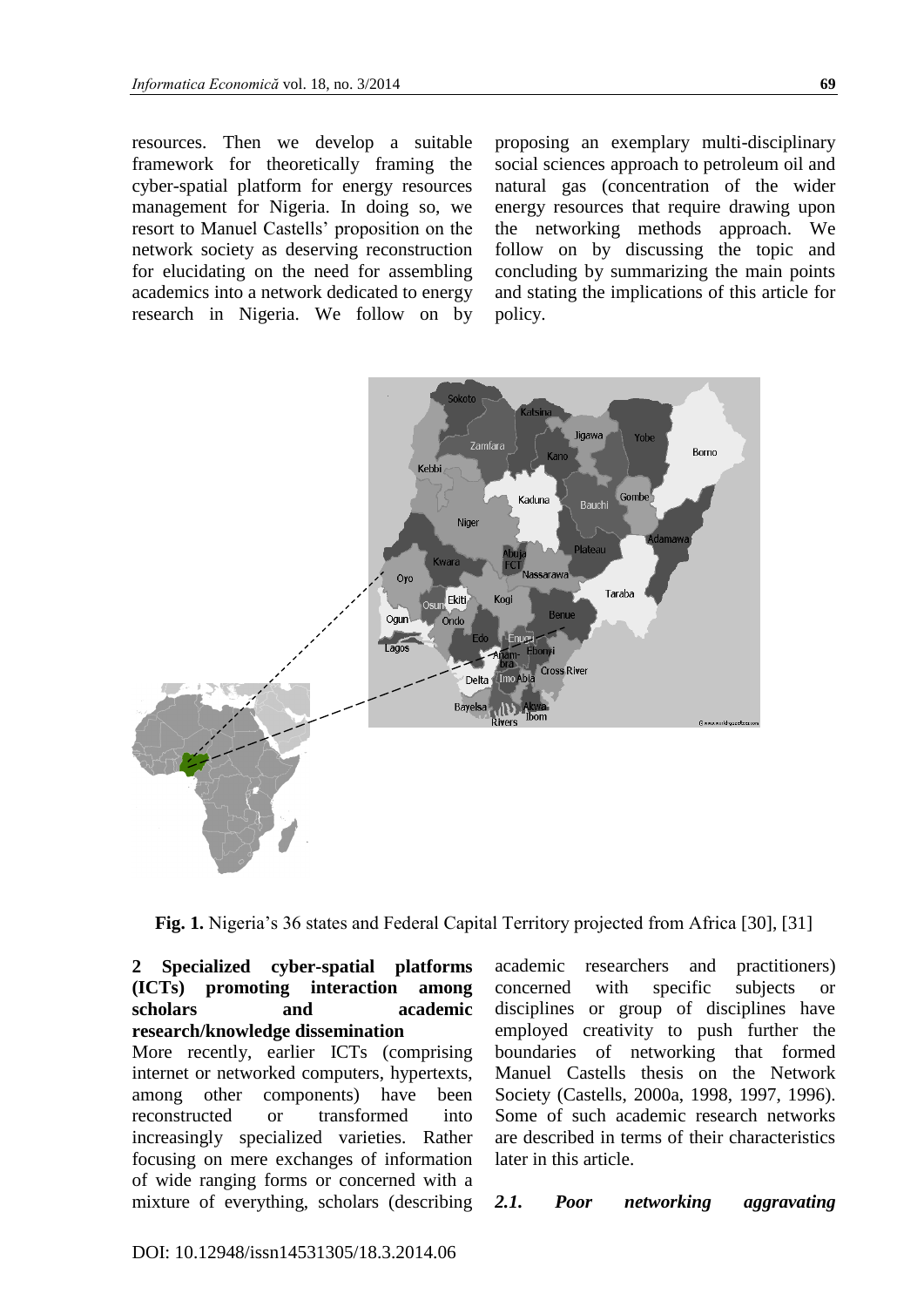## *challenges faced by under-performing Nigerian TEIs*

The competition aiming towards achieving higher levels of human capital resources (TEI graduates) by Nigeria's sub-national regions (geo-political zones, 36 states, 774 local government councils, L.G.As,) as well as individuals who have accumulated enormous wealth through neo-liberalizing violence has led to the proliferation of TEIs across the country. Since the report that the total number of TEIs (describing universities and Bachelors degree-awarding institutions in Nigeria) had reached 97 in late 2008/2009  $([14]; [17])$ , more of them (TEIs) have been established thereafter. The extent to which the existing TEIs have applied ICTs to leverage academic scholarship has remained poorly understood generally. Specifically, the level of deployment of the cyber-space as a medium of interaction by scholars concerned with identifying and interrogating development challenges hampering various aspects of development of Nigeria (economic growth, social harmony, political association, compromise making, environmental soundness, among others, remains unknown, by and large.

#### *2.2. Why cyber-based platform for networking Nigeria's energy resource management academics: Justification*

Recently, critiques of Nigeria's energy and energy resources are being documented. Some of these highlight the challenges concerning over-dependence of Nigeria's national economy and its three-tiered governments (federal, 36 states, FCT (Abuja), and 774 local government areas (councils) on earnings from crude oil export for financing socio-economic development  $([14]; [13])$  (1). Therefore, this centrality of energy resources to national income and the energy hunger in the country regarded as Africa's giant make a case for the need for more information and knowledge as requirements for enhancing development planning and management.

### **3 The New CRADLE Initiative on Promoting Cyber-Spatial Academic Networking**

A logical response to the challenges of poor academic networking in Nigeria's energy sector is to create one or few but how shall such start? Who is reasonably concerned with the problem? How shall the project start and be designed and managed? The recent creation of the Centre for Multi-/Interdisciplinary Research in Energy and Energy Resources Assessment and Management at multiple (sub-)regional levels in Africa (CEMIDRERAM) by one of Africa's foremost sustainable development think tank, the **C**entre for **R**esearch and **A**ction on **D**eveloping **L**ocales, Regions and the **E**nvironment (CRADLE), arose from the institution's realization of the need for responding to the foregoing challenges faced by African economies regarding increasing energy demand locally and internationally and their implications for sustainable development. The latter justifies the multidisciplinary studies that cover various sectors: social, economic and environmental either separately or combinations of them. Therefore, some activities that shall be undertaken would include: outlining a curriculum for guiding the emerging research and education programs being designed to respond to challenges and needs of Africa.

The proposed initiative shall be managed through CRADLE's interdependence or collaboration with other governmental and non-government organizations. As much of the activities would include scholarship, publication of research-derived reports in numerous journals located in many regions of the world, the cyber-spatial platform will be handy for scholars from various TEIs in the region. CRADLE considers the foregoing as sufficient grounds for undertaking further philosophical and practices (work) – including architectural designing and constructing the proposed cyber-spatial ICTs platform capable of assembling stakeholders for implementing the proposed program initiative. The think-tank also recognizes the need for related further work in proposing a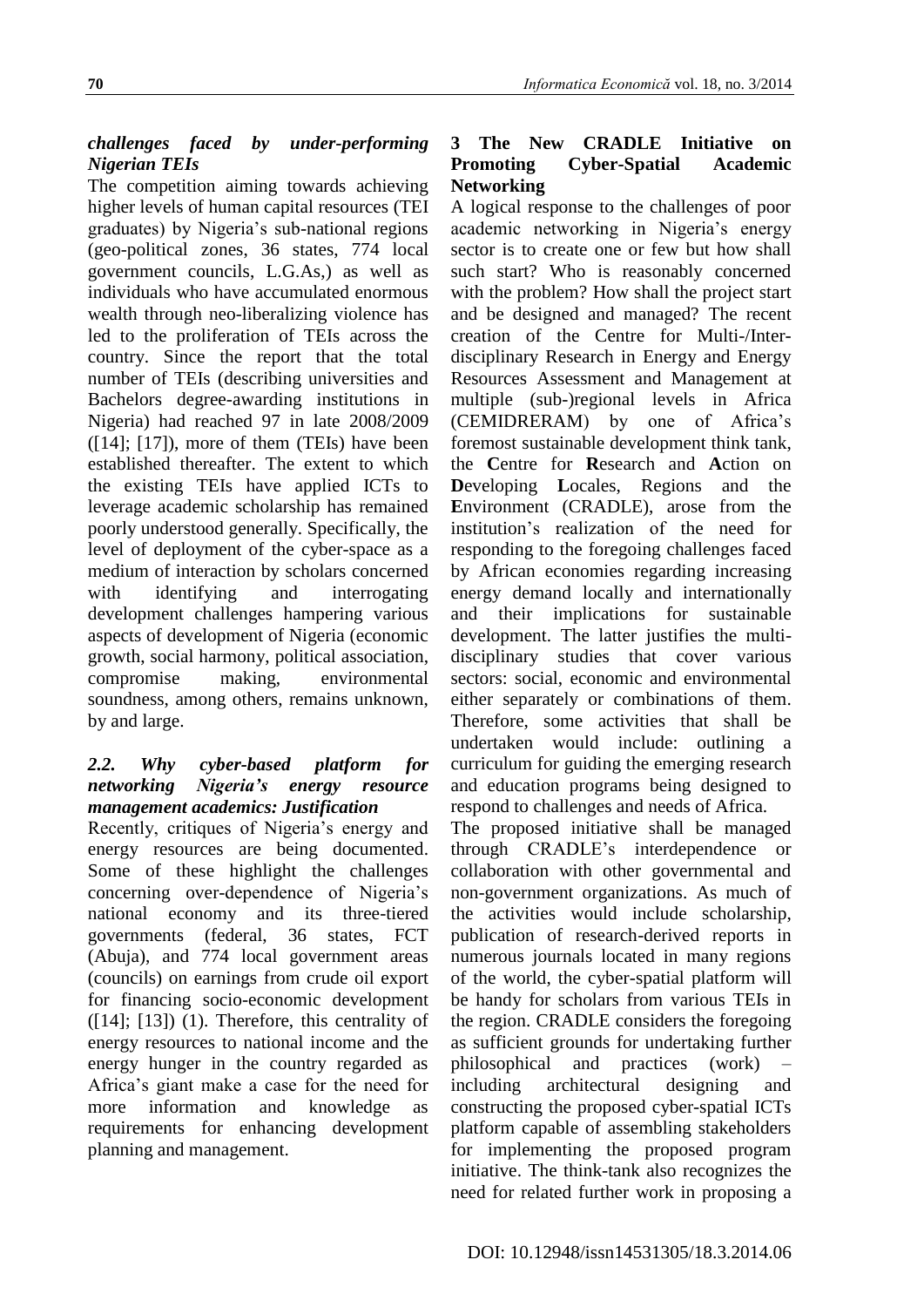framework for managing the cyber-spatial program. Arising from the foregoing outline, the general and specific objectives of this article were developed.

#### **4 Network Society Theory**

#### *4.1. The ways of globalization*

Insights into this theory by Geographer, Stephen Graham (see [11]: 498) suggest that it is underpinned by ICTs that represent the central instruments for driving multidimensional transformations associated with globalization. The latter involves acceleration of shifts in societies of globalization in terms of economic, cultural, and social sectorial flows. Its origin is credited to Manuel Castells, whose two professorships (in urban and city planning and another in sociology) strategically placed him to gain multi-disciplinary insights into the foregoing involved transformations. The articulation of this theory was espoused through a trilogy of publications over three years of the late 1990s. In that trilogy, Castells explores the increasing phenomenal employment of networking in various communities (entrepreneurs, phenomenal processes of social exclusion world-wide, dynamics in the characteristics of time and space, creation of identity and sovereign state and changes in social structures underlying the new society that has been created. Genetic engineering is a component of the new technological paradigm concerned with biological information i.e. concentrating on biological life information  $([4], [5], [6], [7])$ .

#### *4.2. Energy and information technologies compared*

Castells subscribes to Claude Fisher's definition (1992), which rather than viewing technology as a factor affecting society exogenously, sees it as material culture that is a socially embedded process. Specifically, electronically organized information networks created by ICTs constitute material instruments of social transformation that facilitate the formation of new kinds of social organization and interaction. Castells likens this way of transforming communities in

society by ICTs to the manner in which energy facilitated industry during and after the revolution of this wave of societal transformation in the  $17<sup>th</sup>$  century (Castells, 2000: 693-4).

#### *4.3. ICTs-dominated spaces of acceleration and globalization*

The central theme of the theory is the proposition of distinction between two spaces: the first is globalized, rapid i.e. accelerated, dominantly driven by ICTs.

#### *4.4. Geographical spaces of individual and group identity*

The second space is characterized by geographic confinement of sources of group identity and individuals (Graham, in: [11]: 498). Networks are old phenomena. Therefore, there is need to ask how have ICTs transformed old networking to merit this attention?

#### *4.5. Distinctive value added by ICTs to networking*

Castells' encouragement of the sociology of the network society explains that electronic communication has added value to networking by facilitating old networks' capacity for coordination of purposes, decision making, decentralization, modified tasks implementation. This means that both performance and flexibility can be achieved simultaneously. Centralized (hierarchical) organization of networks has been eliminated through increasing competition among networks whose performance have become superior within specific activity areas. Networks (in social practice) serve to redefine social structure i.e. human organizational forms of meaningful human relationships as people engage in production and/or consumption, experience and power shaped by culture ([3], [4]).

#### *4.6. Relevance of the theory to energy specialists*

Despite the rather brevity of this review of an important theory, comments on its value or suitability are necessary. One of many possible points on the relevance of the theory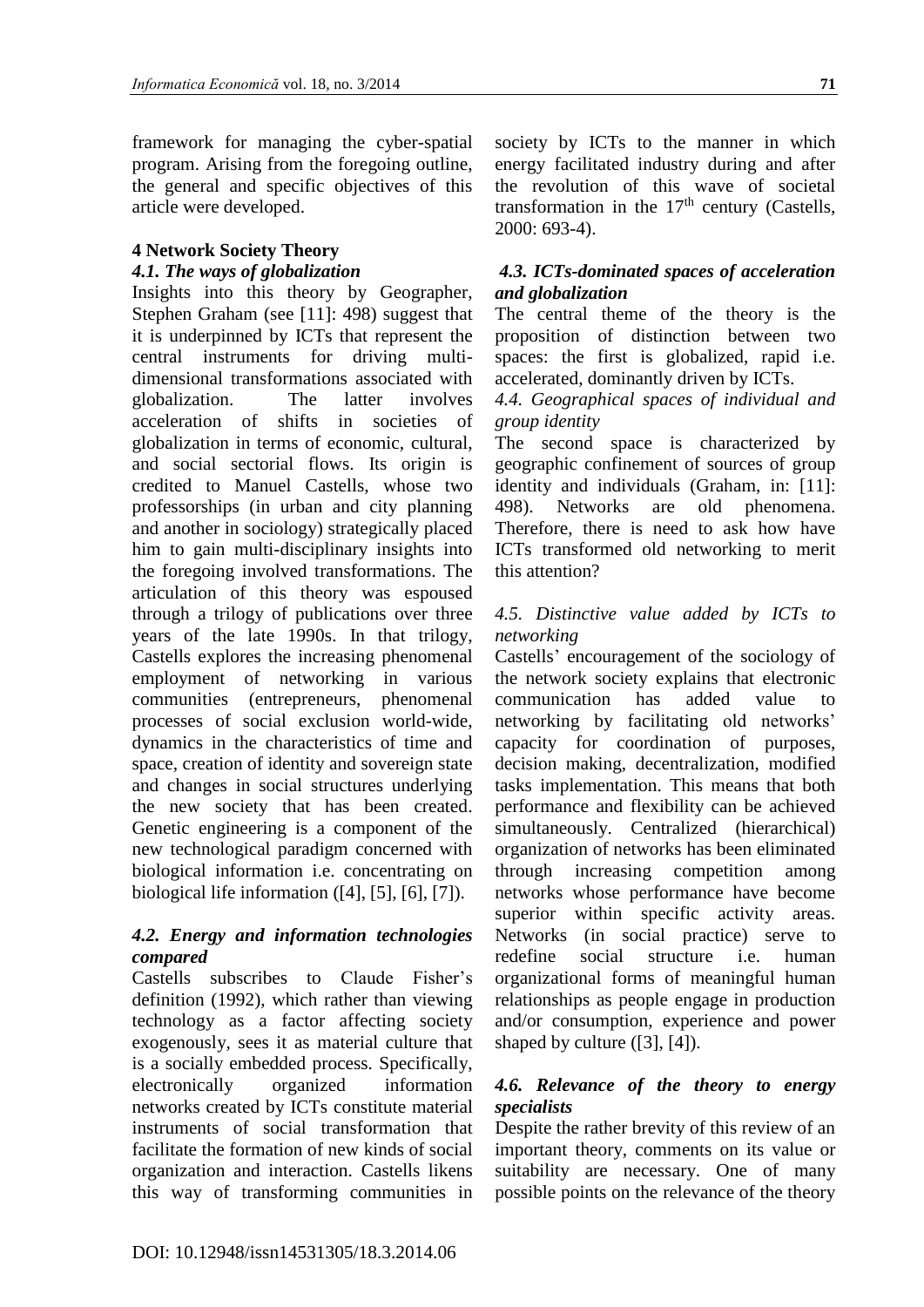to this present task is sufficient. As a means of elucidating the creation of the proposed cyber-spatial platform for networking by

energy specialists after the theory's elaboration in Castells' trilogy, the success gained from his drawing from the tested proposition to demonstrate the need for networking for sociologists ([3]) points towards its relevance for many other specialists and academic disciplines and fields.

# **5 Methods, Data/Sources**

We used the hypothetic-deductive methodology universally accepted by the general scientific community is suitable for implementing this study including presentation of this article.

## *5.1. Descriptive case study method*

Arising from the latter (methodology), descriptive case study –as an aspect of the overall methodology- presented a specific and suitable method for implementing this study. Many researchers' reporting their previous academic investigations involving the application of descriptive case study method(s) whether applied separately or jointly) have confirmed their suitability for guiding research focusing on understanding relatively less popular research projects themes. This justifies the application of descriptive case study method here because it provides a means of elucidating similar scenarios (cyber-spatial platforms for academic research and related networking) in Nigeria. Additionally, description has reportedly proven to be reliable in the service of manifold academic projects of the kind presently reported here. Therefore, our adoption of the case study approach is justified by the fact that by examining cyberspatial platforms for academic research and related networking, our objective of producing knowledge capable of informing our insights into the challenges faced by similar academic research communities opportunities of obtaining first-hand knowledge of the area/field is both enhanced and expanded ([21]).

### *5.2. Data/sources*

We obtained and used data/information from primary and secondary sources. Primary data gathering was enabled by our memberships, interview and observation of academic networks available over the internet (see some examples stated in this paper). Beyond the latter, the networks constituted secondary sources that are open or available for confirmation by the reading public. The web facilitated our desk research for developing the theoretical and conceptual framework for this study/paper.

#### **6 Academic Networks and Societies**

Kathrine Mangan ([19]) hails academic networks that have proliferated since the inception of this phenomenon despite earlier doubts regarding their value. She lists a number of their examples to include:

## *6.1. ResearchGate*

This is one of the cyber-spatial (online) networks of scholars and academics who are attracted to websites that are designed and dedicated towards promoting: assemblages of academic research publications (peerreviewed journal articles, books, databases; academic jobs (i.e. advertisements of vacancies; scholarly exchanges i.e. restricted requests for articles that are restricted by their publishers from their individual authors, etc.); scholarly profiling i.e. specification of personal information concerning academic and professional specializations, academic research interests, scholarly achievements e.g. grants won, scholarships, laurels won, personal scholarly following (nomenclature and related personal descriptors or information of other scholars attracted to the works of individual academic; multi-mode or multi-entity memberships i.e. individual scholars, academic organizations, TEIs, are allowed to its membership; Penetrating reporting system i.e. various approaches to highlighting geographies and temporalities of scholarly queries, searches for articles, data, by country of origin of academics in-need of publications, responses or otherwise to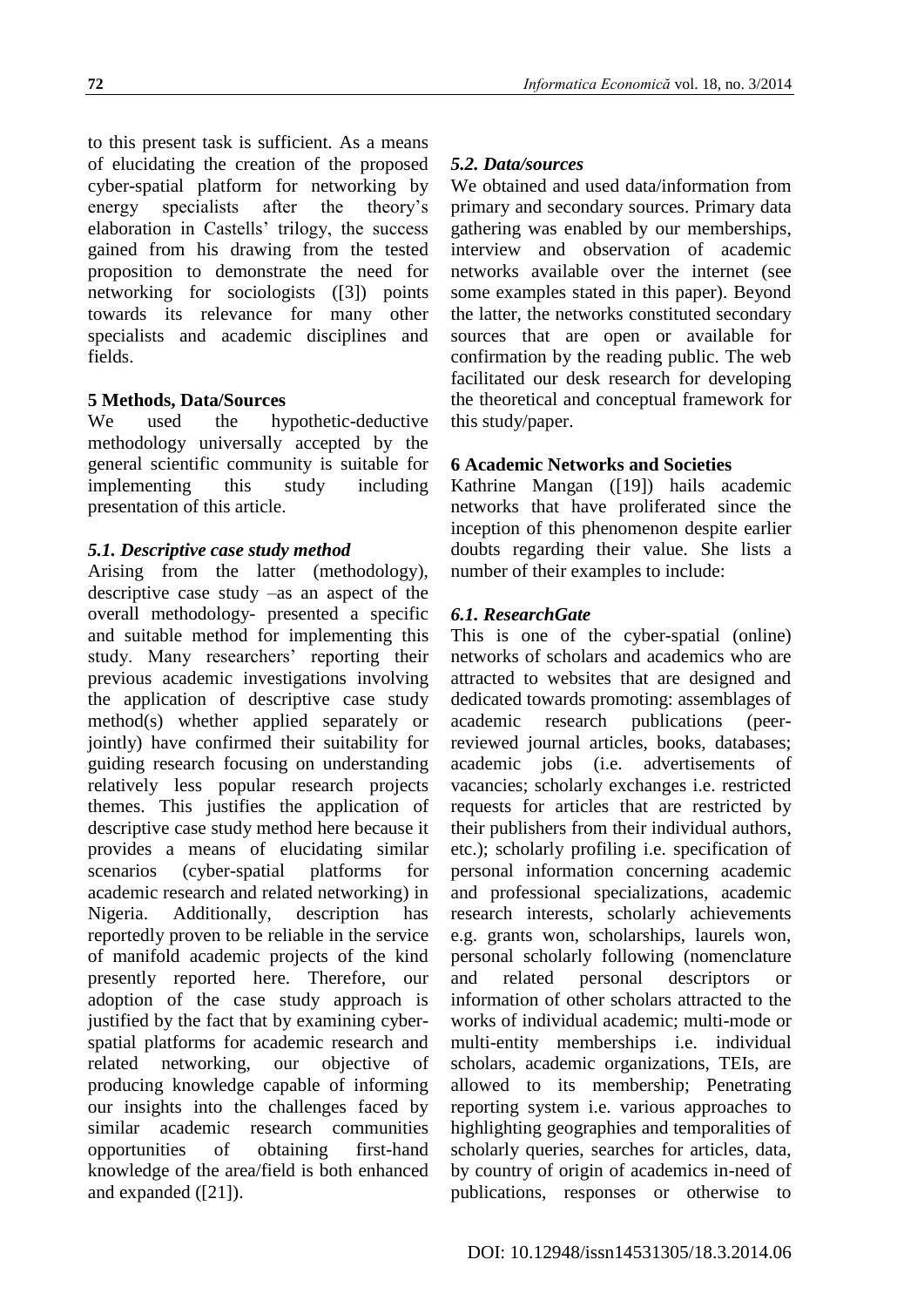queries; Grading of academic interaction i.e. scoring of the extent to which individual scholars have published, presented articles in various for a (conferences, publics, etc.); among others. The foregoing or latter description approximately fit one of such cyber-spatial scholarly platforms (Research gate) that the authors hold memberships in.

It was founded in 2008 by a computer scientist and virologist, Ijad Mardish, its base was moved from Boston to Berlin a year afterwards. Contribution from scientists led to its rapid rise in users from 25,000 in 2009 to greater than a million in 2011 and 2.6 million in 2013. By 4 June 2013, it attracted series C financing from investors including Bill Gates to the tune of US\$ 34 million (Wikipedia, 2014).

#### *6.2. Academic edu*

Another cyber-spatial platform, "Academic edu" (2014) facilitates searches focusing on "people, research interests, Universities", monitoring of the impacts of articles uploaded by members, specifically presents icons directing its members to: ask questions, updating research articles by either providing most current and previous papers, uploading digital files of same or both, and posting related matters including: opinions, viewpoints, feelings, observations, scholarships, jobs. Additionally, this presents related platforms for enhancing the gathering of educational data/information through inter-connection with other online networks that its members hold memberships but that are not necessarily devoted to academics but focus networking aimed at socializing. Some examples of the latter include: Facebook, LinkedIn, Twitter, blog, among others (Academic.edu.net 2014).

## *6.2.1. Origin, justification and characteristics of Academic.edu.net*

Founded by Richard Price after completing his doctorate degree in philosophy at the University of Oxford in 2007 before relocating to San Francisco later, then raised \$600,000 from Spark Ventures, [Brent](http://en.wikipedia.org/wiki/Brent_Hoberman)  [Hoberman,](http://en.wikipedia.org/wiki/Brent_Hoberman) and others to launch what has become one of the most successful academic interaction platforms in September 2008 (Wikipedia, 2014), Academia.edu is a site for sharing research papers and more. Price's consideration preparatory to founding Academic-edu.net was that "With networks like Twitter and Facebook, information whizzes around at laser speed". He adds that "whereas in science, and research in general, the average time lag is a year before a paper gets in a journal and is distributed to the rest of the world". Comparing the lag in print dissemination of knowledge to those enhanced by ICTs, or the Web, Price acknowledges the instantaneous distribution of the latter. He states that "When you read a paper and want to comment, you'll be able to respond immediately"…"The conversation will take minutes and hours instead of months and years.". Funding of the site was enabled by its proposal's attraction of "\$6.7 million in seed capital from a variety of investors. Free subscription or signs up unto the site was estimated at 3,500 new users (scholars/academics) per day around 2012, three million unique visitors per month (Mangan's interview with Price, 2012). Launched in September 2008, its following as at 2014 had accelerated to registered membership size of eight million, (Wikipedia, 2014). Single subject scholarship promoting sites have employed approaches similar to Academic.edu.net for years. A good example of some scientific fields that have created and/or gained from such services is the arXiv preprint service, which has offered such features to researchers in physics since 1991 [19].

Technology monitors (Tech Crunch) have reportedly described Academia.edu in very good terms as a platform providing academics: a "powerful, efficient system for distributing their research; enabling researchers to monitoring readership size of "their articles by applying specialized analytics tools", and a platform that performs very well in interfacing with [Google search](http://en.wikipedia.org/wiki/Google_search) in terms of producing results.". Academia.edu is regarded as reflecting a combination of social networking norms and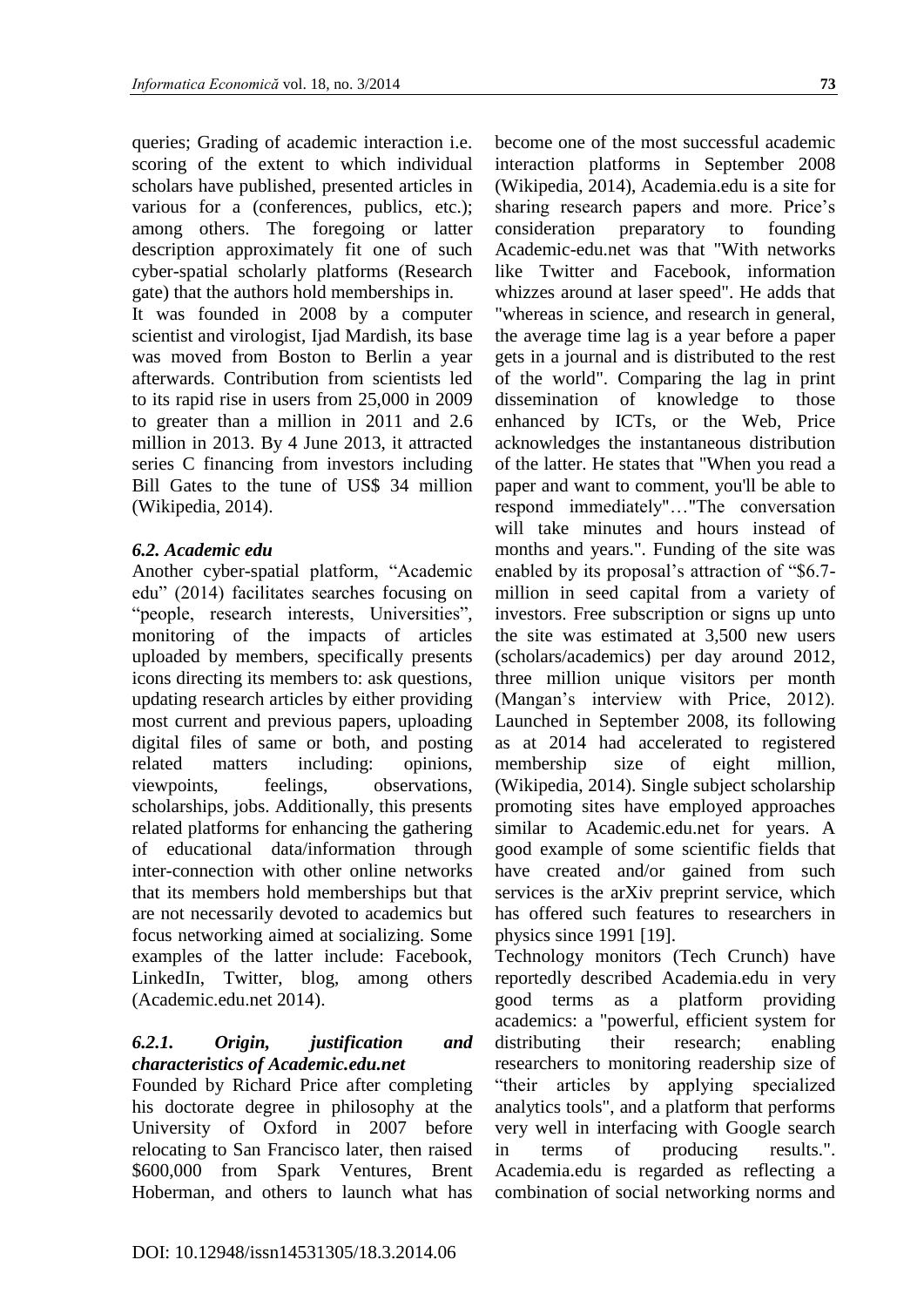**74**

academic norms ([27], [28]).

#### **7 Conclusion**

ICTs' (especially internet's advent in the past few decades have redefined many cultures including networks of academics by opening new vistas for tasks handling, organization of work, among others. In Nigeria, where most of national and sub-national revenue has over-depended on crude oil and natural gas export, re-organization of networks of academics specializing in energy represents a means of guaranteeing the production of information/knowledge required for strengthening economic management by leveraging work in the priority economic sector. This paper has articulated a suitable theoretic-conceptual framework and identified issues relevant to further design and construction of a cyber-spatial platform for interaction by academics researching, discussing and activating issues in Nigeria's energy sector could be proposed. Further work should move the latter aspiration to the next stages.

#### **Notes**

*1. Earnings from crude oil export contributes to over 90 per cent of Nigeria's total revenue. The sudden switch from an agricultural sector-centric sub-national regional-based fiscal regime to petroleum oil with natural gas waste-flaring in post-oil Nigerian economy defines the country's version of petro-capitalism (resource curse). 2. The multi-disciplinary social scientific studies refer to especial examinations of the various disciplinary bifurcations of fossil fuels with natural resources petroleum oil/gas, bitumen, etc., other energies i.e. electric power with economics, political science, human geography, sociology, psychology, and management sciences, law, among others.*

#### **References**

[1] Academic edu. 2014. Accessed 12 July 2014 from: "Search people, research interests, Universities". https://www.academia.edu/?notification\_

code=aJnTVJef.

- [2] "Academia.edu \$4.5M in Funding, 3M Unique Monthly Visitors – Can They Change Science Publication?". Singularity Hub. 2011-12-11. Retrieved 2012-02-22.
- [3] M. Castells, 2000a. Towards a sociology of the network society. *Comparative Sociology*, 29(5): 693-699. September.
- [4] M. Castells, 2000b [1996]. The information age: economy, society, and culture. 3 vols. 2 ed. Malden & Oxford: Blackwell.
- [5] M. Castells, 1998. End of millennium. Volume 3 of *The information age: economy, society, culture*. Oxford: Blackwell.
- [6] M. Castells, 1997. The power of identity. Volume 2 of *The information age: economy, society, culture*. Oxford: Blackwell.
- [7] M. Castells, 1996. *The rise of the network society*. Volume 1 of *The information age: economy, society, culture*. Oxford: Blackwell.
- [8] Centre for Research and Action on Developing Locales, Regions and the Environment (CRADLE). Brochure. Calabar: CRADLE.
- [9] IA Eteng, 2008. "Ethnicity, Ethno-Class Relations and Crisis of Nigeria's Enduring 'National Question' and Political Instability", In: D. Oni, S. Gupta, T Omoniyi, E Adegbija, & S Awoniusi (eds.) *Nigeria and Globalisation: Discourses on Identity Politics and Social Conflict*: 37-81.
- [10] G. M. Rolando and N. F. Hannah, 2013. "Provision of online reference through ResearchGate", Journal of the Medical Library Association, 101.4.
- [11] D. Gregory, R. Johnson, G. Pratt, M. Watts, & S. Whatmore (Eds.). 2009. *The Dictionary of Human Geography*. Chicester: Wiley-Blackwell.
- [12] R. Ingwe, I. Anwunah, E. Ojiegbu, O. Martins, 2014. Energy and energy resources in Nigeria (Unpublished term paper submitted to Professor O. Iledare, Emerald Energy Institute, University of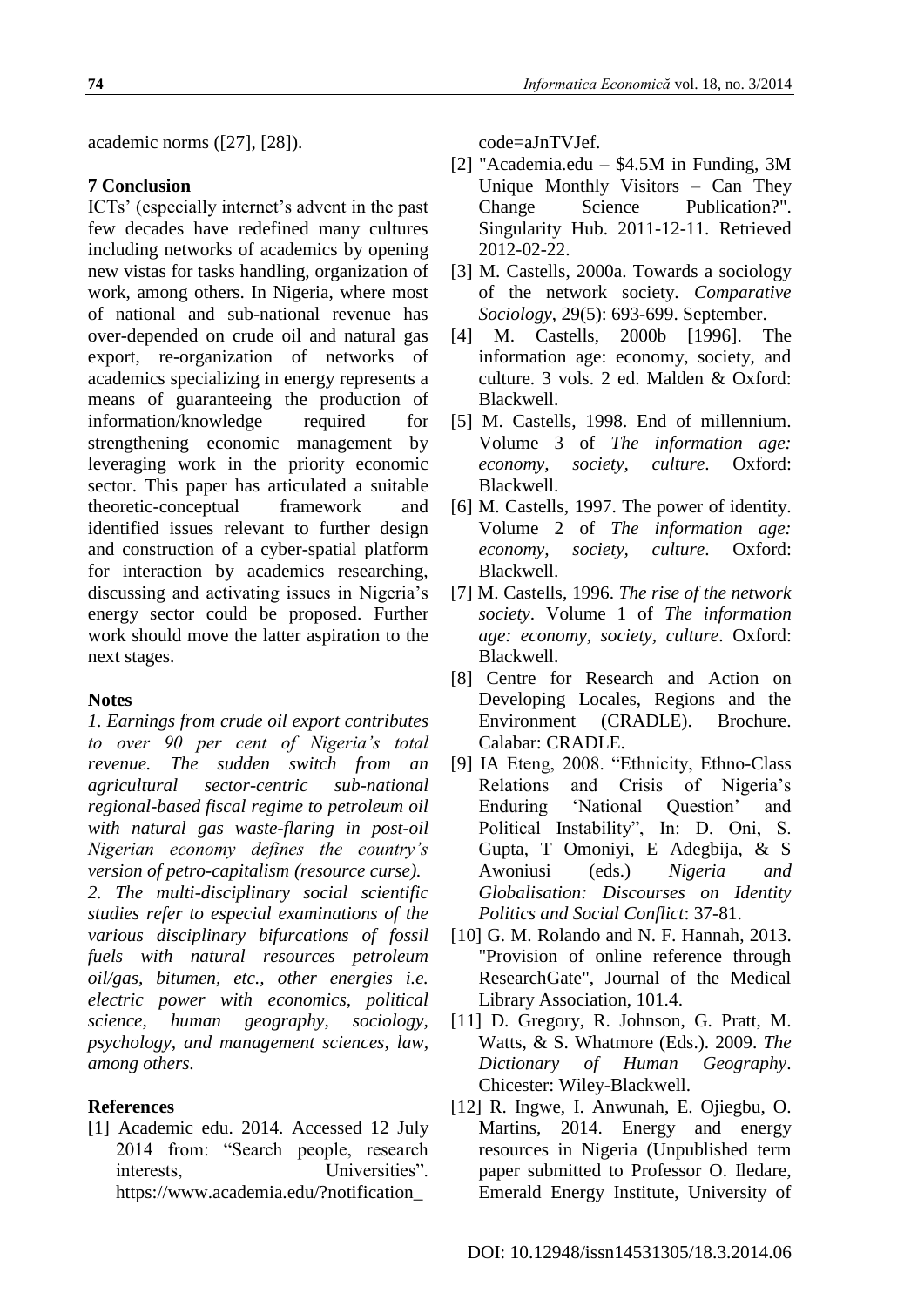**75**

Port Harcourt, Nigeria).

- [13] R. Ingwe, 2014. Economic-financial management performance of Nigeria's sub-national regions (states) in the context of Petro-capitalism in the 2000s: Regionalising based on Nigeria's six geopolitical zones (Unpublished paper on file at CRADLE, also submitted for publication by a peer reviewed journal).
- [14] R. Ingwe, C. C. Ikeji and U. Ugwu, 2011: Sub-national regional development and degree-awarding tertiary educational institutions in Nigeria: Descriptive, geodemographic and geospatial analyses. In: Journal of Urban and Regional Analysis (JURA), Vol. 3, No. 1, pp. 77-103.
- [15] R. Ingwe, J.E. Otu, S. Agi, I.E. Eja & J.K. Ukwayi, 2008, Federal Government Assistance for Web-based Secondary Education under Poor Socio-economic Development Conditions in Nigeria: Geodemographic and Qualitative Analyses, in: Journal of Geography and Regional Planning, Vol. 1 (4), pp.072– 084.
- [16] A.J. Isangedighi, M.T. Joshua, A.E. Asim & E.E. Ekuri, 2004. *Fundamentals of Research and Statistics in Education and Social Sciences*. Calabar: University of Calabar Press, 308.
- **[**17] JAMB (Joint Admission and Matriculations Board). 2008/9. Universities Matriculations Examinations and Direct Entry (UME/DE) Guidelines for admissions into first degree courses in Nigerian universities and other degreeawarding institutions. Abuja: JAMB.
- [18] O.O. Ladipo, 1989. Nigerian economic development and international externalities (Inaugural lectures series, 79), Ile-Ife: Obafemi Awolowo University Press Ltd.
- [19] K. Mangan, 2012. Social Networks for Academics Proliferate, Despite Some Doubts, In: The Chronicle of Higher Education. Accessed 12 July 2014 from: http://chronicle.com/article/Social-

Networks-for-Academics/131726/.

- [20] ResearchGate. 2014. Scholars membership network. Accessed 18 July 2014 from: https://mail.google.com/mail/u/0/h/ytpbra f9n0ny/?&v=c&th=1474494d124a606c.
- [21] M.B. Ogunniyi, 1992. *Understanding Research in the Social Sciences*. Ibadan: University Press PLC.
- [22] O. Otite, 1990. *Ethnic Pluralism and Ethnicity in Nigeria*. Ibadan: Shaneson CI Ltd.
- [23] S. Oyovbaire, 2000. Civil society and democracy: Theoretical Perspectives: In: Okon E. Uya (ed.) *Civil society and the consolidation of democracy in Nigeria* (Proceedings of the IPPA Second International Seminar, 25 and 26 May, 2000, University of Calabar. Calabar: CATS Publishers: 13-24.
- [24] R. Stankiewicz, 1986. *Academics and Entrepreneurs: Developing University-Industry Relations.* London: Frances Pinter (Publishers).
- [25] "The great \$6.8 (billion) oil scandal", The Africa Report (Paris), 6/2012: 36-40. Accessed 20 July 2012 at: www.theafricareport.com.
- [26] University of Ibadan. 2014. Postgraduate courses in the Centre for Petroleum, Energy Economics, and Law (CPEEL). July. Accessed  $15<sup>th</sup>$  July, 2014 from:http://cpeel.ui.edu.ng/?p=admission.
- [27] Wikipedia. 2014a. citing [Academia.edu |](http://www.crunchbase.com/company/academia-edu)  [CrunchBase Profile".](http://www.crunchbase.com/company/academia-edu) Crunchbase.com. Retrieved 2012-02-22.
- [28] Wikipedia. 2014b. Academic.edu. Retrieved 12 July 2014 from: http://wikipedia.org/wiki/Academia.edu.
- [29] Wikipedia. 2014c. Research Gate. Retrieved 18 July 2014 from: http://wikipedia.org/wiki/ResearchGate
- [30] http://www.worldofcultures.org/1024/ africa/AfricaMaps/nigeria.gif
- [31] http://www.world-gazatteer.com.